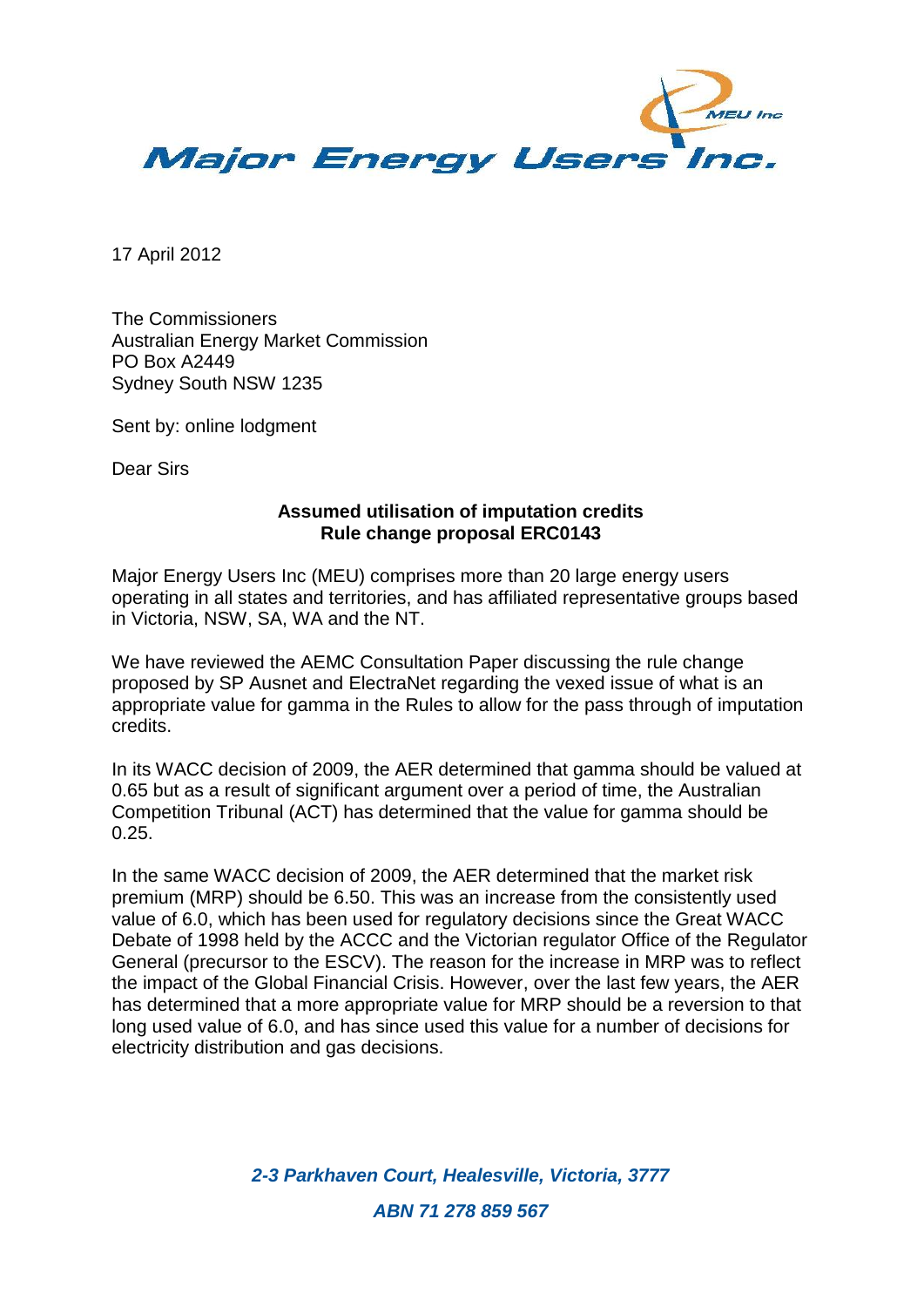The original purpose of the Chapter 6A rules in relation to setting WACC parameters was to provide longer term certainty for NSPs and to minimize the amount of effort dedicated by NSPs proving that WACC elements should be varied to improve the financial position of NSPs and to reduce the time dedicated by the AER and other stakeholders to refuting the claims of the NSPs. The need for this certainty was supported by the NSPs at the time. It was also supported by consumer groups representing large energy users.

For reasons best known to the developers of the Chapter 6 rules and the gas rules, the Chapter 6A rules on WACC were not incorporated into the revisions of the chapter 6 and gas rules and, as a result, there has been continuing debate as to what the various WACC parameters should be.

The MEU is aware that key aspects of the network regulation rules are currently under review by the AEMC, including whether the WACC parameters should be set for five years for all NSPs (the AER proposal) or whether there should be flexibility allowed. The current review of the rule change proposal is yet to reach a landing on this.

The MEU view is that, until there has been a decision on how and when WACC parameters are to be assessed, there should be no change to the current rules. The MEU recognizes that this decision might disadvantage SP Ausnet and ElectraNet in regard to the reduced value of gamma but, equally, they remain the beneficiary of the higher value of MRP to offset any reduction. It is not equitable nor is it in the interest of consumers for action to be taken on one element while leaving the other element alone.

The MEU is of the view that the development of the WACC parameters in 2009 reflected a balance of competing elements and therefore to change one parameter in isolation of an assessment of all other parameters has the potential to upset the balance between the competing elements. If the AEMC is inclined to grant a rule change to allow a change for one element of the WACC parameters, then it is beholden on the AEMC to be consistent and address every parameter on the same basis as it addresses the proposed change in gamma. The MEU approach reflects consistency of principles, which is a core aspect of the regulatory regime.

The MEU is concerned that the proponents (SP Ausnet and ElectraNet) both appear to suggest that an ACT decision should be considered to have a higher standing than other decisions of the AER. The proponents seem not to recognize that the ACT only "stands in the shoes" of the regulator when it reviews a decision of the AER. In fact, when the ACT reviews an AER decision the AER does not take a role in countering arguments but acts as a model litigant working with the ACT to identify the correct answer. Because of this an ACT decision does not possess a higher standing than those of the AER and should not be automatically used to change the rules, especially when there is a major AEMC review in progress with an expectation of a decision in a relatively short interval.